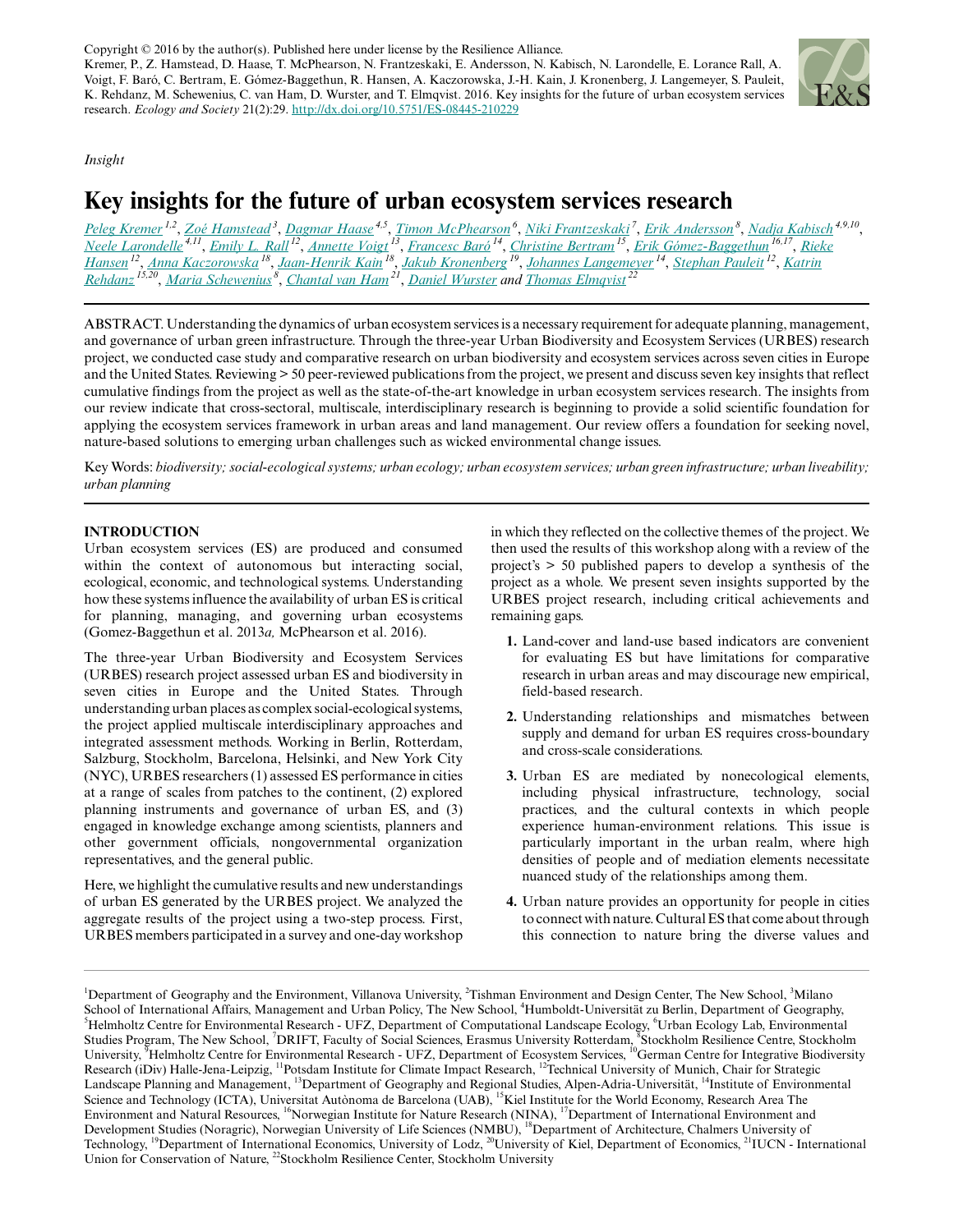meanings people find in nature to light and enable, inform, and substantiate discussion about environmental potentials and challenges in cities.

- **5.** Relationships between biodiversity and ES in urban areas are unclear, lack evidence, and require new data and empirical research.
- **6.** Effective implementation of the urban ES concept in practice requires overcoming disciplinary barriers, bridging science-policy-governance gaps, and aligning the ES scientific concept with existing planning frameworks and tools.
- **7.** Cross-city comparisons are fundamental for understanding the drivers of ecosystem structure, functioning, and processes, as well as for differentiating between dynamics that are locally unique vs. those which are generalizable to multiple urban contexts across the globe.

# **RESEARCH-BASED INSIGHTS FOR THE FUTURE OF URBAN ECOSYSTEM SERVICES RESEARCH**

#### **Insight 1: use of indicators**

*Land-cover and land-use indicators are convenient for evaluating ecosystem services but may be problematic as proxies for urban ecosystem services.* In a quantitative review of literature relating to urban ES, we found that local and regional studies primarily model regulating urban ES using land-use or land-cover classes as indicators. These indicators are used as proxies for ecological, biogeochemical, or biophysical functions, and thus, as proxies for the performance of ecosystems in sustaining services for humans (Haase et al. 2014*b*). Similarly, many URBES studies used landuse and land-cover data as proxies to estimate ES capacity, flow, and demand. This creates a number of challenges for the field of urban ES estimation in cities and urban regions. Many of these proxies and indicators are simple to generate and widely available to researchers from existing data bases; they are derived from empirical studies that establish relationships between land use or land cover and ES potential for given study areas. In the URBES project, we used this approach to perform single case studies (McPhearson et al. 2013*a,* Larondelle et al. 2014*a,* Rodríguez-Rodríguez et al. 2015, Kain et al. 2016) as well as larger cross-city comparisons (Larondelle and Haase 2013, Larondelle et al. 2014*a*). However, because of a legacy of nonurban empirical field work, differences in urban morphologies, and urban heterogeneity, land-use and land-cover based proxies and ES indicators may have limited applicability in urban areas and limited transferability from one city to another (e.g., Larondelle and Haase 2013, Kain et al. 2016) for several reasons. First, cities and their metropolitan regions are particularly heterogeneous and have relatively large proportions of artificial surfaces. Thus, field measurements derived from nonurban areas may be inaccurate when applied to urban environments. In addition, cities dynamically change in space and time, often with an accelerated pace of change, which requires continuous measurement and monitoring. Because of variation in ecosystem and landscape structures across cities, ES indicator data derived from one urban context may not apply well to another. For this reason, urban ES studies tend to be restricted to areas where local or regional measurements have been acquired (Haase et al. 2014*b*). The use of land-use and land-cover based proxies will become increasingly

problematic as new and understudied land-use and land-cover classes (e.g., new housing types, new open-land or built-up space arrangements, and new surface materials) emerge in cities.

In addition, we found that while land-use and land-cover based proxies can provide meaningful information across scales and enable cross-city comparisons (Larondelle et al. 2014*a,b,* Hamstead et al. 2016), coarse spatial and class resolution of available data may lead to over- or underestimation of ES potential. Kain et al. (2016) show how a more fine-grained representation of urban land use through service-providing elements that include both biotic and abiotic elements substantially improves the quality of ES estimates. More detailed information also enables the development of tools for planning and monitoring. For example, Kaczorowska et al. (2016) use the green area factor (GAF) as a way to monitor urban green cover. The GAF expresses the ratio of ecologically effective surface area to the total land area, wherein the particular parts of the land (a plot or block) are weighted according to the ecosystem performance and functionality they provide.

Future studies of urban ES at the city and regional levels should: (1) use high resolution data on human activities (land-use type and intensity) and urban morphology (including threedimensional representation of green and blue elements) to capture better the complexity of urban structure; (2) use standardized classification schemes for urban land cover and land use; (3) integrate land-use and land-cover data with information about people's preferences, the ways people interact with the landscape, and models that represent ecological processes; and (4) focus on understudied areas at local or neighborhood levels for gathering new field data and generating new empirically based estimates of urban ES.

#### **Insight 2: understanding relationships and mismatches**

*Understanding relationships and mismatches between supply and demand for urban ES requires cross-boundary and cross-scale considerations.* As functional nodes of current global networks, cities represent strategic hotspots of management and regulation, where large-scale resource exchanges occur, and where global transportation networks, commodity chains, and communication networks meet (Haase et al. 2014*b*). Today's teleconnected city networks exhibit mismatches between supply and demand of ES (Borgström et al. 2006, Cumming et al. 2006, Baró et al. 2015). Studies within the URBES project show that understanding urban ES supply and demand dynamics requires cross-scale and cross-boundary considerations.

Urban demand for ES such as food provision can only be fulfilled at a geographic scope that expands beyond the city boundaries (Folke et al. 1997, Gómez-Baggethun and Barton 2013). Managing these ES supply and demand relationships in urban areas may require interjurisdictional cooperation, which can be cumbersome to establish, but important for conserving and restoring ES. An analysis of the potential ES provisioning in core cities and hinterlands across Europe found that administrative boundaries are often not sufficient to delimit an area of analysis because ES supply and demand dynamics do not align with administrative boundaries (Larondelle et al. 2014*a*). Larondelle et al.  $(2014a)$  analyzed the regulating ES potential of  $> 300$ European cities at three scales: the core city within the administrative boundaries, the hinterland as defined as functional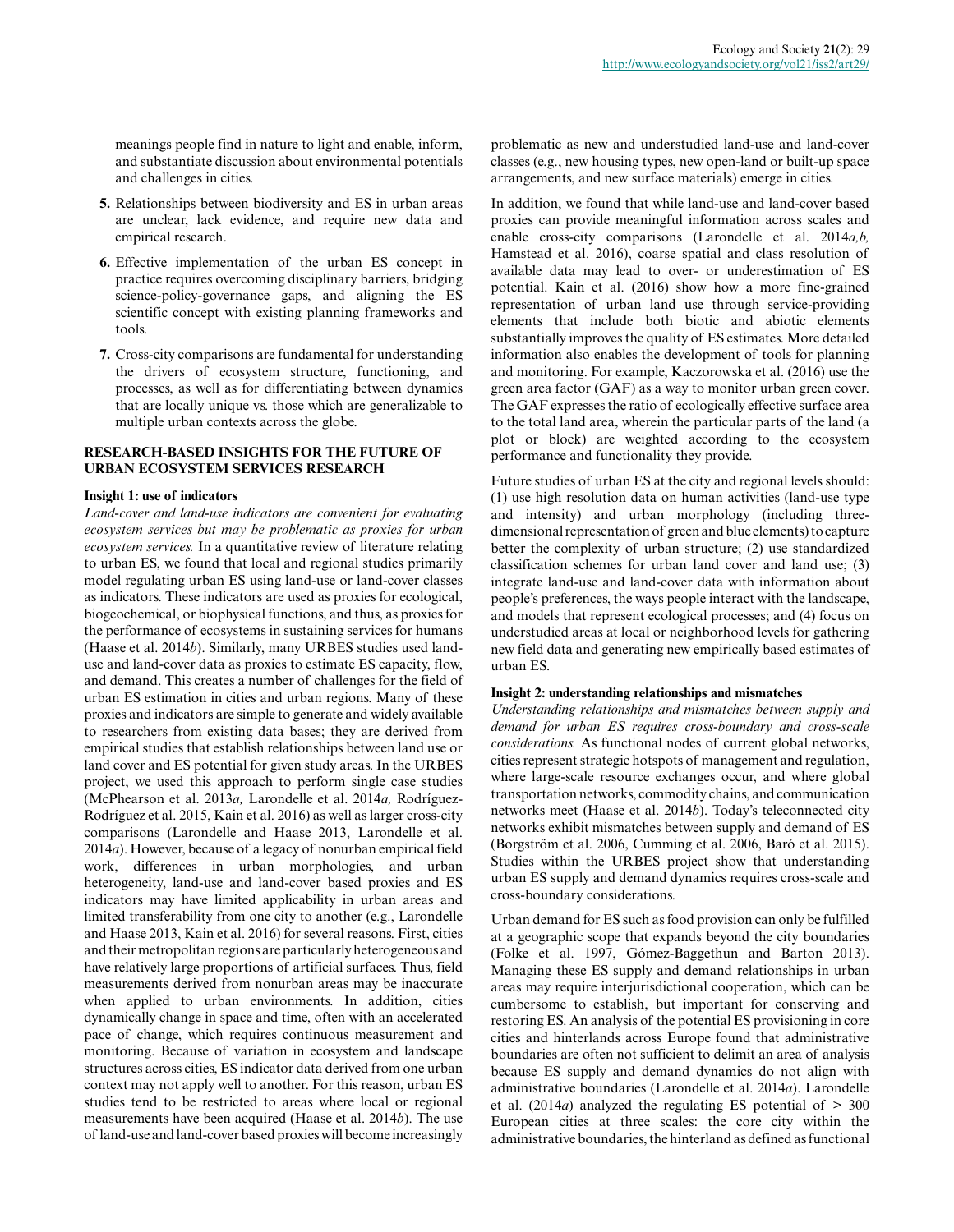urban regions (OECD 2013), and the combined hinterland and core city. For most ES, the hinterlands around European cities generally had more potential to supply services such as air cooling and carbon storage than did the core city. Similar findings in Barcelona suggest that local capacity of green spaces to produce air purification and carbon sequestration in the urban core is limited. For example, greenspace within Barcelona's municipal boundaries has the potential to offset < 1% of the nitrogen dioxide  $\rm (NO_2)$  pollution generated within city boundaries, suggesting that greenspace at a broader scale (metropolitan or regional) or measures not related to greenspace are required to abate air pollution (Baró et al. 2014).

Other ES can be supplied at a similar scale as the scale at which they are demanded. For example, the capacity to mitigate local flooding following storm events depends on the specific location, structure, and physical characteristics of the immediate environment (Andersson et al. 2015*a*). For the supply of cultural urban ES such as recreation and enhanced social cohesion, Camps-Calvet et al. (2016) found that multiple benefits can be supplied by small urban green areas such as urban gardens, illustrating a relatively close match between the scales of supply and demand for cultural urban ES. Kain et al. (2016) illustrate how different policy, planning, and management arrangements in Stockholm would enable the supply of urban ES to meet demand better even if overall land use remains the same. Measures systematically targeted at optimizing supply through architectural and landscape design and management can significantly increase the supply of many local-scale urban ES, including recreation, air cooling, and storm water retention.

Addressing mismatches of urban ES supply and demand requires bridging the scale at which ecological processes underpinning ES operate with the scale of management. The problem of mismatch in the scale of governance and management, and the need for cross-boundary management for successful provision of urban ES, are often cited as major barriers in the implementation of urban ES concepts in planning (Frantzeskaki and Tillie 2014) and have been identified as a potential source of conflicts related to access to, and jurisdiction of, ES (Gómez-Baggethun et al. 2013*b*). However, there are successful examples of cross-boundary urban ES management, as in the case of drinking water provisioning for NYC. Responsibility for ensuring safe drinking water for the population of NYC lies within municipality boundaries while the drinking water supply is drawn beyond municipal boundaries, from the Catskill-Delaware watershed, in a region to the north of NYC. Water sources, pollution abatement, and delivery and treatment infrastructure are managed by multiple agencies and stakeholders at the federal, state, regional, and city scales, constituting a form of polycentric governance of greenspace (McPhearson et al. 2014).

Future studies of urban ES at the city and regional levels should: (1) clarify the relevancy of scale, given ES management regimes and research questions (Andersson et al. 2015*a*); and (2) focus on the scale of both supply and demand to understand their relation to each other and the appropriate scale of governance, which in some cases may involve multiscale, multiactor mechanisms.

#### **Insight 3: mediators of urban ecosystem services**

*Urban ES are mediated by nonecological elements, including physical infrastructure, technology, social practices, and the cultural* *contexts in which people experience human-environment relations.* For the ES approach to articulate adequately ways in which ecosystems provide benefits to people in cities, it must more broadly consider the contexts within which people obtain these services (Chan et al. 2012, Andersson et al. 2015*a*). Because ES are benefits to humans, they are inherently generated and affected by both ecological and social processes (Andersson et al. 2007, Reyers et al. 2013). Particularly in urban ecosystems dominated by built features, urban ES are often enabled by technical elements or built infrastructure such as roof construction that can support vegetation, pipes for delivery of drinking water, and paths along green and blue corridors. ES are also mediated by a socio-political (or environmental-political) context, including governance institutions and management practices (Kronenberg 2014, Langemeyer 2015); social institutions such as norms and regulations; socioeconomic factors such as affluence or poverty that influence both the demand and the way people perceive benefit from ecosystems (Gómez-Baggethun and Kelemen 2008, Langemeyer 2015); the social-technological context, which helps to facilitate benefitting from services; and the environmental problem context (Bertram and Rehdanz 2015*a,* Buchel and Frantzeskaki 2015, Voigt and Wurster 2015).

Value attributed to an urban ES does not only depend on its physical characteristics, but also on the number of beneficiaries who potentially have access to that service. Because cities have high population densities (and thus high densities of beneficiaries), urban ES can present high value in small serviceproviding units (Gómez-Baggethun and Barton 2013, Villamagna et al. 2013, Elmqvist et al. 2015, Zank et al. 2016). Hence, restoring, optimizing, or creating urban green spaces in dense urban areas, where relatively small quantities of additional green space can be translated into high societal benefits, can lead to increases in health and well-being of people (Bertram and Rehdanz 2015*b,* Elmqvist et al. 2015). Some service-providing units mitigate urban environmental problems that can arise because of high densities of people, buildings, or transportation infrastructure, and therefore, deliver a greater benefit in the presence of these problems and the related demand (Andersson et al. 2015*a*). For instance, the cooling influence of trees is more beneficial in neighborhoods with paved surfaces that absorb heat than in less developed areas, and the flood mitigation capability of a bioswale is more beneficial during a heavy, intense rain event than during a brief rain shower. In NYC, storm water quality enhancement is a major ES priority, given that combined sewer overflows have caused significant eutrophication of the city's tributaries and have resulted in federal fines (McPhearson et al. 2014). Likewise, air quality regulation can be very important in cities that are severely polluted (e.g., Santiago de Chile), but may be of secondary importance in cities where there are low levels of atmospheric pollution (e.g.; Helsinki; Gómez-Baggethun and Barton 2013).

Relationships among demand, supply, and benefit are not always linear. For instance, Bertram and Rehdanz (2015*b*) found an inverted U-shaped relationship between urban green space availability and life satisfaction among residents of densely populated, inner-city districts in Berlin. This implies that additional urban green space first increases life satisfaction but tends to decrease life satisfaction above a certain threshold. Urban ES depend on man-made infrastructure. For example, to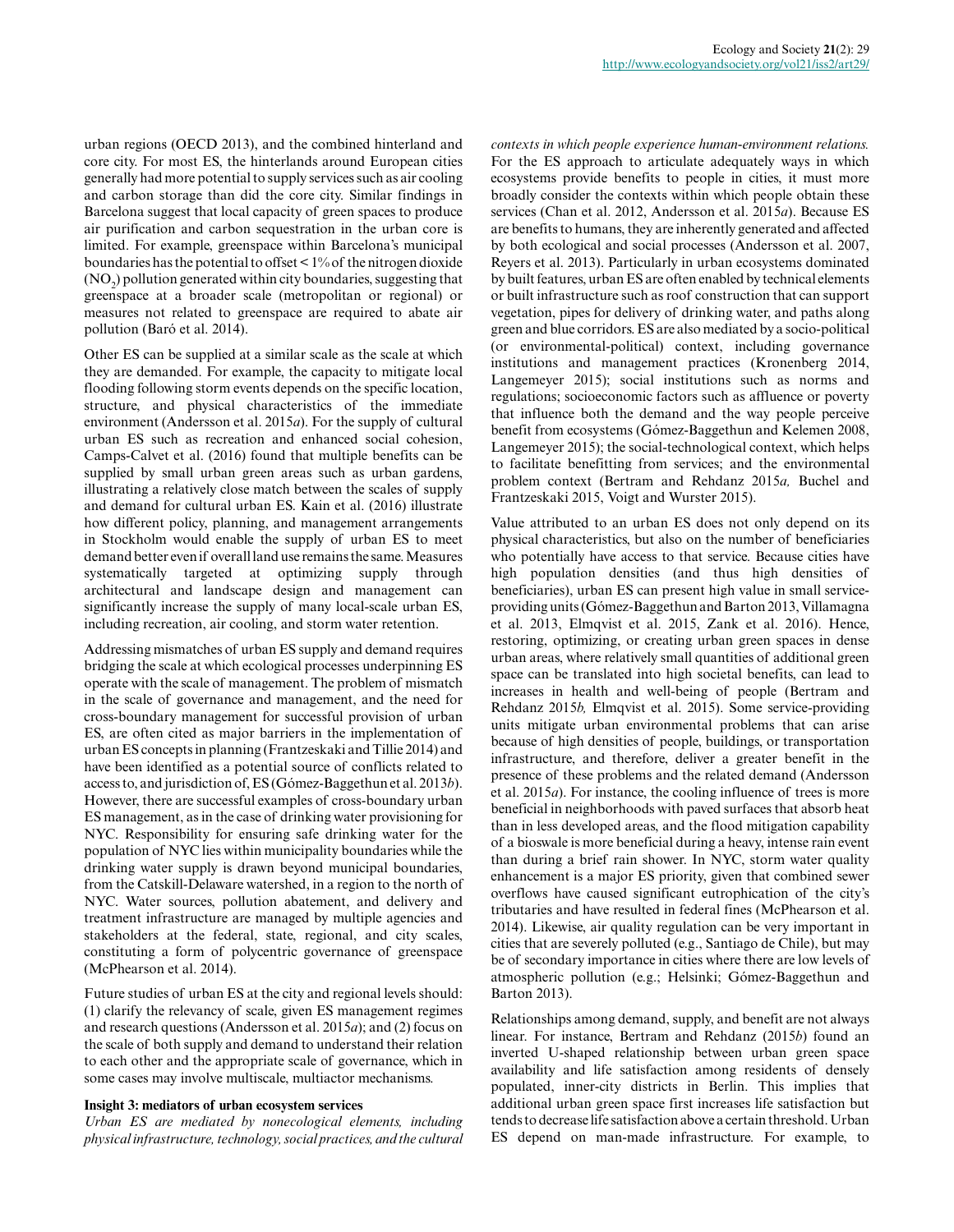understand how park infrastructure mediates the delivery of recreational services, Voigt et al. (2014) combined ecological surveys and mapping of infrastructure for both active and passive recreation with questionnaire interviews of park users in Berlin. They related specific characteristics of urban parks to ways in which parks are used and valued, finding that where there is less recreational infrastructure in Berlin, fewer park visitors engaged in recreational activities (Voigt et al. 2014). Good infrastructural accessibility, both within and outside of the boundaries of the areas of service provision, can enable uptake of urban ES.

Similarly, the value of ES can be influenced by the enviro-political context, including governance institutions and management practices as well as norms and regulations (Kronenberg 2014, Langemeyer 2015). For example, following the European Union's EU 2020 goals, many EU municipalities have enrolled in the "Covenant of Mayors" initiative, voluntarily committing to reduce their greenhouse gas emissions by at least 20% by 2020 (Baró et al. 2014), thus setting an ES demand level within an environmental problem context. Given the public good nature of carbon sequestration (and most regulating services), such policy targets to address a specific environmental problem (in this case, climate change; Baró et al. 2014) may be used as proxies for social demand of a given urban ES. If unmet demand is significant, for instance, when levels of air pollution are very high relative to targets (such as Environmental Quality Standards), green infrastructure strategies may not be an effective way to meet the targets unless they are coupled with other solutions (Baró et al. 2014, 2015). At the core city level, pollution abatement can be addressed more effectively by reducing pollution sources (e.g., by limiting traffic) rather than increasing pollution sinks (e.g., through restoration of urban green infrastructure). Thus, a mix of policy interventions and behavioral change needs to be considered when assessing future demand for urban ES (Rodríguez-Rodríguez et al. 2015).

Moreover, urban ES that require deliberate action to provide benefits also require awareness and information that can only be provided within a social context. People may ascribe higher values to service-providing units that are marketed to them or that they know to hold unique biodiversity or "high-quality" nature, even if they do not directly experience more species or "quality" than people without that knowledge (Jacobsen et al. 2008, Czajkowski and Hanley 2009). Additionally, the citizen perceptions of ES are not only linked with their socioeconomic background, as some surveys associate, but also with the experience and value sets they have from the place where they live (Buchel and Frantzeskaki 2015).

People attribute different cultural values and symbolic meanings to nature, which translate into varied beliefs, choices, and actions. For instance, park visitors may attribute the term "diverse" to a park without having precise knowledge of its biodiversity (in terms of number of species or landscape elements); rather, they use this term to articulate that they value, appreciate, or find this urban green area beautiful and worth protecting and maintaining (Voigt and Wurster 2015). Research on cultural values and symbolic meanings attributed to urban nature and on how people perceive, experience, and value it has to consider people's understanding of landscape and nature and how this understanding is grounded in their particular individual and cultural background (Voigt and Wurster 2015). Perceptions of ES are not only linked to socioeconomic background, but also with place-based experiences and value sets (Buchel and Frantzeskaki 2015). Future studies should focus on: (1) the technical-ecological interplay, with stronger consideration of the technical structures and facilities that enable ES; (2) the role of institutions in shaping and encouraging individual demand for ES; and (3) socio-cultural values that people assign to different kinds of nature, landscape elements, and species.

# **Insight 4: cultural ecosystem services**

*Cultural ES bring the diverse values and meanings people find in nature to light and enable, inform, and substantiate discussion about environmental potentials and challenges in cities.* Findings from research conducted in the URBES project indicate that cultural ES stand among the most important services in urban areas (Voigt et al. 2014, Andersson et al. 2015*b,* Bertram and Rehdanz 2015*a,* Buchel and Frantzeskaki 2015, Langemeyer et al. 2015). Because people hold moral, spiritual, educational, aesthetic, place-based, and other nonmaterial values toward the urban environment, cultural ES represent many of the most intimate interactions that urbanites have with nature. Research suggests that there are strong connections among cultural ES, civic engagement, and ES stewardship (Colding and Barthel 2013, Andersson et al. 2014). Communities may support ecologically motivated management actions when those actions enhance cultural ES (Andersson et al. 2015*b*). Understanding the diverse ways in which people value nature creates opportunities for more inclusive valuations (Dendoncker et al. 2013) in which positive experiences are used as starting points for virtuous cycles (Krasny and Tidball 2012) that lead to enhanced cultural ES.

Research to understand cultural ES better and integrate them into ES assessments is only recently gaining ground. Still, it has become clear that cultural ES exhibit multiple levels of heterogeneity: (1) in the number and types of cultural ES, (2) in the diverse ways in which people value cultural ES, and (3) in the methods that can be used to capture these values. The number and types of experienced cultural services vary greatly depending on user perceptions, context, and culture (Bertram and Rehdanz 2015*a,* Buchel and Frantzeskaki 2015, Voigt and Wurster 2015, Camps-Calvet et al. 2016), which makes studying them especially challenging in urban environments characterized by high degrees of social and cultural heterogeneity (Gómez-Baggethun and Barton 2013, Kabisch et al. 2015). For instance, whereas some people may see aesthetic beauty and a form of cultural heritage in allotment gardens, others may simply see them as an eyesore. How people experience cultural ES can also depend on the location, physical setting, and structure of urban green infrastructure (Buchel and Frantzeskaki 2015, Langemeyer et al. 2015).

Urban ES also exhibit aesthetic, symbolic, and place values (Gómez-Baggethun and Barton 2013). Comparable to the cultural value and symbolic meaning of a work of art such as of Da Vinci's Mona Lisa, which is expressed neither by the entrance fee people are willing to pay to see it nor by its market value, cultural ES reflect much more than monetary values. People assign, allocate, and express diverse values and meanings to nature and its experience; these meanings and values may be different because of individual experiences and cultural backgrounds.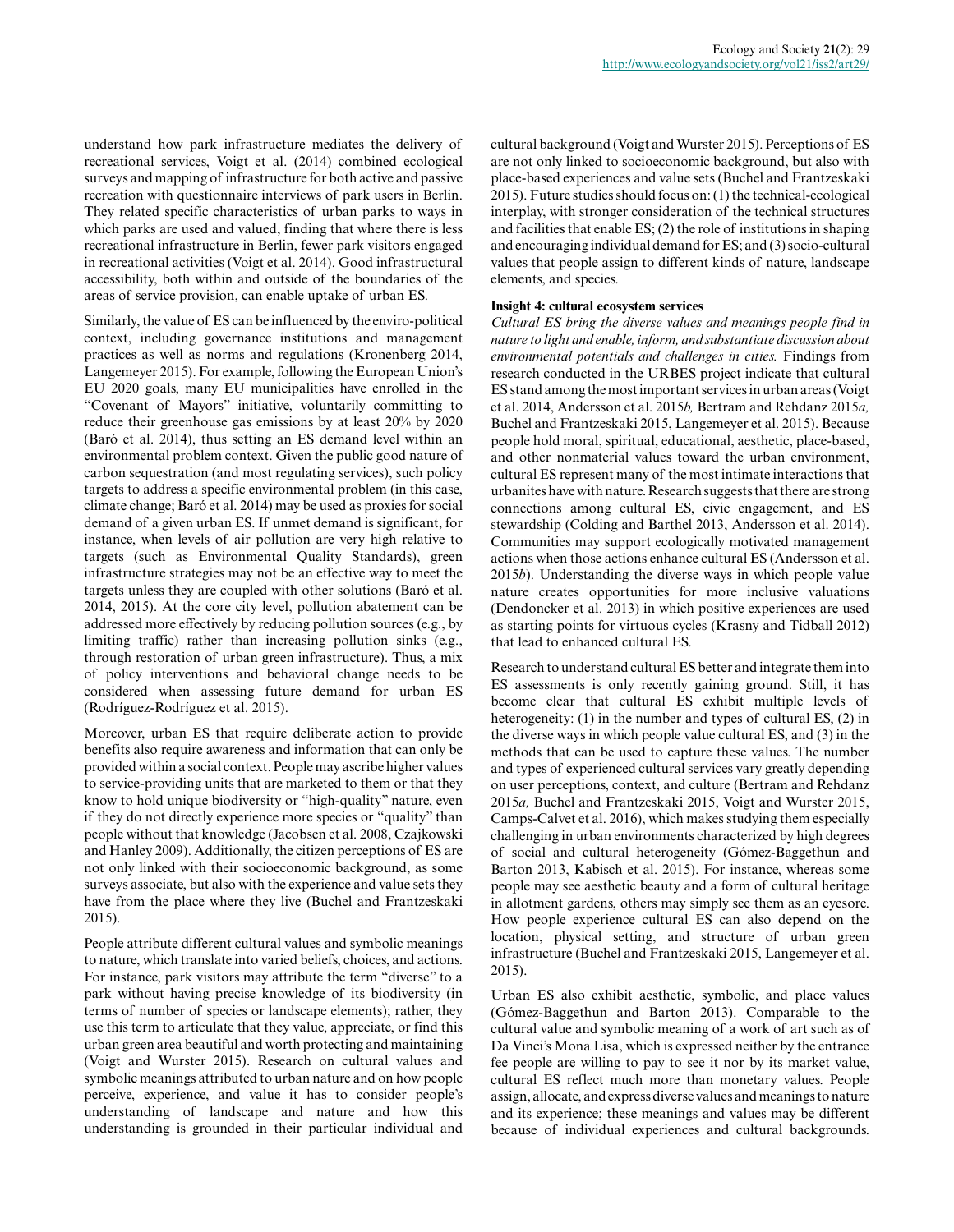Therefore, cultural ES cannot be defined without considering the particular cultural background of the people benefitting from them (Voigt 2012). For example, Voigt and Wurster (2015) interviewed residents about their perception and valuation of the diversity of an urban green space (landscape elements, species diversity). The results suggest that people's valuation of the green space as "diverse" is more related to a prevailing European idea of landscape diversity, including components such as trees, hedgerows, open spaces, and water elements (European Landscape Convention), than to their knowledge about this site.

To capture fully the multilayered complexity of urban ES values, Chan et al. (2012) discuss eight distinct value dimensions, including individual vs. holistic, physical vs. metaphysical, and process-based dimensions. For example, people might assign values to a community garden that relate to the aesthetic preferences or shared community identity of those involved in the garden. Thus far, the plurality in value dimensions is not often matched by pluralism in approaches for capturing value, which are often divided into monetary and nonmonetary (e.g., see Langemeyer et al. 2015). Although common monetary valuation methods (e.g., hedonic pricing, contingent valuation, travel cost) can be useful for capturing some aspects of the value of ES, intangible cultural ES are often not amenable to quantification and monetary metrics (Gómez-Baggethun and Barton 2013). In URBES research, methods used to evaluate intangible, nonmonetary values included questionnaires and interviews (Bertram and Rehdanz 2015*a,b,* Buchel and Frantzeskaki 2015, Voigt and Wurster 2015) and methods combining questionnaires with the assessment of the physical characteristics of the given area (Voigt et al. 2014, Langemeyer et al. 2015) to demonstrate the pluralism of cultural and individual values.

Cultural ES valuation methods that are interdisciplinary and involve stakeholder engagement can help to capture context and cultural differences (Kabisch et al. 2015, Langemeyer et al. 2015, Voigt and Wurster 2015). Stakeholder engagement is particularly relevant in urban land-use decision-making, characterized by trade-offs between ES and associated values, which are often conflicting and incommensurable along a single measurement axis (Langemeyer et al. 2016).To support a better integration of cultural ES into urban ES research, planning, and policy-making, we emphasize the need to develop theory and methods that accommodate value and methodological pluralism (Gómez-Baggethun et al. 2013*a,* Langemeyer et al. 2015). Possibly more than any other ES category, cultural ES are critically important to human well-being in urban areas. To be inclusive and effective, cultural ES research should concentrate on: (1) the inclusion and integration of cultural ES in urban ES assessments, (2) how plurality of values may be better captured and communicated, and (3) how different values may be integrated.

#### **Insight 5: unclear links between urban biodiversity and ecosystem services**

*Links between urban biodiversity and ecosystem services remain unclear.* There is limited empirical research on how biodiversity and ecosystem functioning in urban areas relate to the production of urban ES (Campbell et al. 2012, Cardinale et al. 2012, Tomimatsu et al. 2013, Harrison et al. 2014). However, we do know that biodiversity in European cities is high, often much higher than in the agricultural landscapes outside of cities because of the high degree of heterogeneity of urban ecosystems (Sukopp and Hejný 1990, Andersson et al. 2014). Urban biodiversity is generally considered fundamental to the generation of ES (Elmqvist et al. 2013). Thus, biodiversity protection and conservation should be essential components of city efforts to maintain urban ES, including regulating services that provide adaptive capacity and resilience to urban stressors such as heatwaves, hurricanes, and heavy storm spells (McPhearson et al. 2015, 2016).

However, even if biodiversity is generally considered fundamental to the generation of ES, integrating the perspective of biodiversity (and its protection) into the framework of ES research is challenging and contradictory. Where there is evidence for the importance of particular species groups as key service providers for the service provision, there are always species that seem dispensable, functionally redundant, and less effective than others (Voigt 2013, 2015). Some species even have negative effects in relation to ES, generating ecosystem disservices (Gómez-Baggethun and Barton 2013). Voigt (2013, 2015) argues that the loss of some species in a service-providing area may not have a significant negative influence or may have a positive influence on the provision of ES. Therefore, the perspective of species conservation that considers every species as unique and therefore meriting protection can be in conflict with the perspective of ES in which the functions of species are evaluated with respect to their contributions to ES. Moreover, conservation efforts are often focused on rare species, which generally have little influence on their environment because of their rarity. In contrast, from the ES perspective, the most important species for conservation are those that best support ES, which are often abundant species (Voigt 2013, 2015). Thus, both rare and abundant species contribute to the multitude of ES in a city, from social values to food web functions, so protection has to include both.

Cities are highly anthropogenic ecosystems, further challenging the ecological understanding of how novel species assemblages support urban ES. The role of particular groups of species (native, non-native, invasive) in the supply and demand for ES remains poorly understood (Haase et al. 2014*b*). Additionally, understanding habitat function and habitat connectivity is a key for city planners to design appropriate management and conservation strategies for urban biodiversity and ecosystem resilience, some or all of which could be vital to secure a stable supply of ES in cities (McPhearson et al. 2015). Moreover, Andersson et al. (2015*a*) argue that understanding cross-scale interactions and landscape diversity is needed for spatial planning and designing for ES provisioning. They further suggest that to understand the role of biodiversity in supporting different ES, it is necessary to identify the ecological level (e.g., species, communities, or ecosystems) relevant for the analysis of a given ES.

It is well known that the relicts of near-natural ecosystems are highly fragmented in urban areas, which can alter the genetic diversity and long-term survival of sensitive species dependent on this kind of ecosystem. To ensure viable populations of these species groups, urban planners will need to understand better the very specific species' needs for connectivity among suitable habitat patches. For example, the connectivity of the habitat network within the urban area plays a major role for ground-dwelling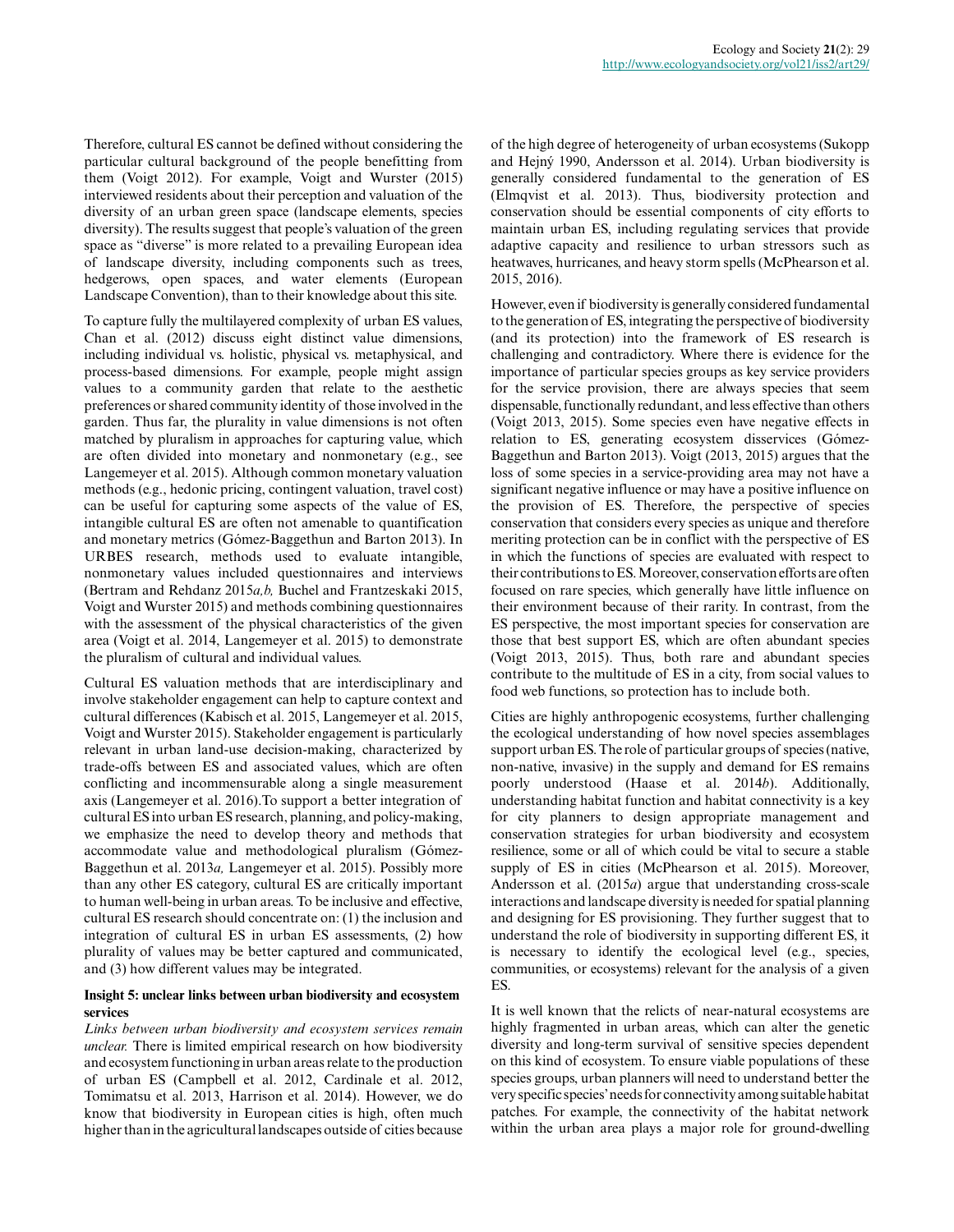animal movement like for the European hedgehog in Zurich (Braaker et al. 2014) or specialist bird species (Andersson and Bodin 2009), and hence, is of primary importance for sustaining habitat services.

One of the primary difficulties in advancing urban biodiversity research is the high cost, in both time and resources, of generating new field-based biodiversity data that are essential for identifying linkages with urban ES. If cities want to make progress in understanding the links between biodiversity and urban ES, it may require significant investment at local and federal levels to support new biodiversity data collection, monitoring schemes, and empirical studies on how biodiversity affects ecosystem functioning and its outcomes in terms of services and benefits provided in different urban landscapes. At present, biodiversity research is not adequately accounted for in current funding mechanisms for urban ES-related research. Citizen-science using modern apps and smartphone technologies may provide one complementary option to support new research in this area. Still, more information on urban biodiversity is needed to understand local-, city-, and regional-scale relationships between biodiversity and the generation of urban ES (Andersson et al. 2015*a,* McPhearson et al. 2016).

# **Insight 6: implementation of concepts**

*Implementation of the urban ES concepts in planning and policies requires strategies that work with current methods.* Since the early 2000s, multiple levels of governance in western Europe and the United States have adopted ES terminology in planning processes and resulting documents. At the EU level, examples include the European Green Infrastructure Strategy and the EU Biodiversity Strategy to 2020. At the national level, examples include the German National Strategy to Biodiversity. At the city level, examples are Berlin's Biodiversity Strategy, Barcelona's Biodiversity and Green Infrastructure Strategy, the New York State Open Space Conservation Plan, Rotterdam's Sustainability Program, the Integrated Development Strategy of Lodz 2020+, and Stockholm's Comprehensive Plan (Frantzeskaki and Tillie 2014, Giergiczny and Kronenberg 2014, Hansen et al. 2015, Kabisch 2015).

However, URBES case study research has found that there are varying ways and degrees to which the ES framework and rationale have been understood in urban planning and governance (Hansen et al. 2015, Rall et al. 2015). In URBES, the ES framework was brought to the interface of policy and science through in-depth analysis of case studies, planning documents, interviews, and workshops with officials from urban planning administrations (Frantzeskaki and Tillie 2014, Hansen et al. 2015, Kabisch 2015, Rall et al. 2015, Kaczorowska et al. 2016, Kain et al. 2016). Researchers identified main challenges concerning the understanding, operationalization, and implementation of the ES framework in urban environmental planning.

One barrier slowing down the implementation of the ES framework and biodiversity planning into urban policy and practice is the science-policy gap. In all seven URBES case study cities, we found that the wealth of scientific knowledge available reaches policy makers and practitioners only to a limited extent. Factors that contribute to the lack of information transfer include the terminological complexity of the ES framework, the weak connection of the framework to policy problems, and asynchrony between the adaptive policy-making processes in cities and the timing when research inputs become available to be applied in planning (Frantzeskaki and Tillie 2014, Hansen et al. 2015, Kabisch 2015, Kaczorowska et al. 2016). Other factors such as time and financial constraints, as well as the presentation of scientific results formats incomprehensible or unusable to planners (e.g., publication in nonopen-access journals), are not necessarily related to the ES concept but highlight a general problem of knowledge transfer between science and policy and planning.

In principle, the ES concept could provide a language bridge between scholars and practitioners in different sectors and cities. However, the URBES project findings indicate that there is wide variation in the use of the terminology. For instance, results from the case study in Berlin showed that stakeholders use the background principles of the ES concept and relevant indicators but do not explicitly link this to the ES concept. When asked to define the term ES, stakeholders primarily associated the term with monetization of natural elements, rather than broader benefits that humans gain from nature. The term ES was also related to the less anthropocentric-oriented concept of landscape functions (Kabisch 2015). Findings from an NYC-based case study indicate that the ES concept is present in planning documents, though description of the concept is limited to a general idea of communicating benefits that nature provides to humans. Similar terms such as environmental services or benefits appear interchangeably (Hansen et al. 2015). Stakeholder interviews revealed that this concept, in combination with the development and implementation of recent, more integrated strategic plans, has helped different city agencies and stakeholders to communicate and work together toward shared goals (Rall et al. 2015). In Stockholm, which has a long history of addressing issues of biodiversity and cultural landscapes, many stakeholders showed interest in the somewhat "hyped" ES concept as a potentially useful tool for safeguarding urban ecosystems in the context of intense urban growth, but found it too theoretical and complex to be adopted easily for use in their work (Kaczorowska et al. 2016).

A second challenge concerns the demand by stakeholders for ES assessment tools or models. In NYC, planners asked for more complex ES assessment models that incorporate more of the local context but are still scalable to the neighborhood level. These models would ideally integrate both functional and social assessment (i.e., supply and demand). There is also increasing awareness of and interest by green space planners and managers in NYC in incorporating community perceptions and values of green space (Rall et al. 2015). Linking to existing planning concepts such as multifunctionality can provide an entry point for integrating the ES concept into urban greening and green infrastructure planning (Hansen and Pauleit 2014). Although some stakeholders are demanding more complex models or tools that can address specific needs, the concept, terminology, and specific valuation methods used by scholars to assess ES may be too complex for many urban stakeholders. Such studies can, nevertheless, provide general information on the importance of nature as perceived by city inhabitants, rather than specific information that might be easily incorporated into traditional decision-making processes (Giergiczny and Kronenberg 2014). Still, Stockholm stakeholders identified an urgent need for the ES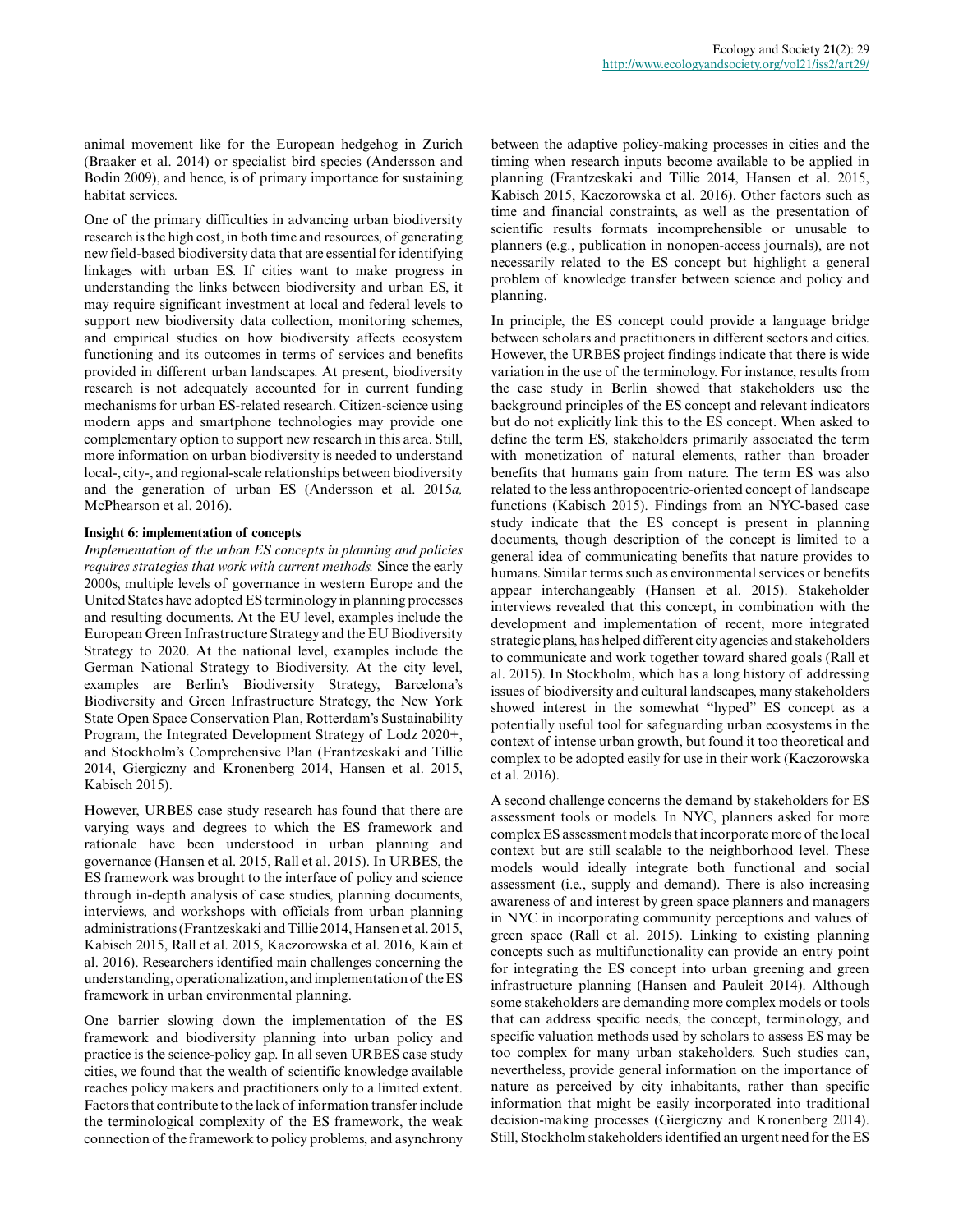concept to be made more useful in relation to practical tools used for detailed planning and land allocation agreements in ongoing urban development projects (Kaczorowska et al. 2016). Interactions between scientists and urban planners in the case study cities enhanced urban stakeholders' perceptions of the urban ES framework. In particular, spatial visualization of urban ES through land-use maps, as well as through charts and diagrams showing urban ES values, proved to be a powerful tool for helping to understand and communicate the ES concept and related values (Kain et al. 2016).

For further integration of the urban ES framework into urban policy and planning, we recommend that complex scientific terminology be translated in a way that is understandable for urban stakeholders. This can be facilitated by usable tools such as maps that highlight the distribution and values of urban ES based on a land use. However, such maps should be provided in formats compatible with the conventions of respective local planning systems (Kain et al. 2016). From our experience in the URBES cities, we propose that communication of ES to policy makers and practitioners should minimize the use of acronyms and complex jargon. When possible, communication should draw on related concepts that are well established in urban policy and planning. Finally, language to communicate urban ES should be adapted for its audience. The explicit use of the ES concept may not be necessary as long as links are drawn between urban ecosystems and human well-being. Hybrid concepts, existing in the planning and ES domains, can help to bridge disciplines and create stronger links between science and practice. For example, the term "natural capital" may work well to communicate with economists in policy contexts such as environmental accounting, whereas the term "urban green infrastructure" may be more suitable to communicate with urban architects and engineers.

#### **Insight 7: need for cross-city comparisons**

*Cross-city comparisons are fundamental for understanding the drivers of ecosystem structure, functioning, and processes.* Crosscity comparisons are fundamental to advancing the understanding of drivers of urban ecosystem structure and function, to differentiate between dynamics of urban ES that are locally unique in cities and patterns and processes, which are potentially generalizable to multiple urban contexts (McPhearson et al. 2016). We expect local contexts and dynamics always to be important for explaining patterns and processes within cities and urban regions (Niemelä and Kotze 2009); however, we also expect that some principles may generally apply to all urban systems or to a set or type of urban systems. Cross-city, cross-context research that employs similar research approaches in multiple urban areas allows identifying similarities and differences in the drivers of urban ES while building research collaborations and facilitating knowledge transfer. Systematic cross-city comparison studies could also help to conduct estimations of urban biodiversity and ES at regional to global scales to elucidate global trends (Kabisch and Haase 2013, Larondelle and Haase 2013, Larondelle et al. 2014*a*) and inform management and governance. For example, the potential benefits of street trees for improving urban air quality, temperature, and consequently, public health has generated major efforts of urban tree plantings such as New York's million trees program (McPhearson 2011, McPhearson et al. 2013*b*). However, these benefits strongly depend on the urban context, are not necessarily generalizable to all situations

(Kronenberg 2015), and may have no effect on urban public health and well-being (Pataki et al. 2011).

Experiences from the URBES project shows that cross-city comparisons help: (1) to evaluate and establish thresholds for urban ES supply in comparison to the demand dynamics and relationships (Baró et al. 2015); (2) to uncover good practices in urban ES implementation and planning (Hansen et al. 2015); (3) to support scientific understanding of how different urban landcover combinations affect the provision of urban ES, in particular urban heat mitigation (Larondelle et al. 2014*a,* Hamstead et al. 2016); (4) to advance understanding of similar social requirements and needs for effective use of urban ES despite differences in cities, cultural backgrounds, and other factors (e.g., facilities to support recreation, accessibility by public transit, and more; McPhearson et al. 2013*b,* Voigt et al. 2014, Andersson et al. 2015*a*); (5) to establish uniform terminology, language, and wording to move urban ES research and practice forward across contexts and cities (Gomez-Baggethun et al. 2013*a*); and (6) to improve knowledge on common urban ES demand, which is much less understood and much less investigated than urban ES supply.

A potential benefit of the urban ES framework is that it provides a solution to the problem of comparing ecological data and analytical findings regarding the benefits of ecosystems across cities. However, this requires further development of an agreed set of methodologies for comparative assessment of ES. Through land-use intensification processes, urban landscapes tend to be heterogeneous over fine spatial scales relative to nonurban landscapes. As a consequence, it can be a challenge to compare the ecological benefits of sites between cities, or even within a single city. The concept of ES providing and reducing elements can form a basis for operationalizing nonmonetary or monetary assessment of urban ES on a site level (Wurster and Artmann 2014, Baró et al. 2015). In this sense, ES can be seen as common denominators that can be used to compare benefits provided by sites, even if those sites have different landscape features, infrastructure characteristics, or are in different cultural contexts (Kabisch et al. 2015).

Comparative research has begun to make progress in informing local management of urban biodiversity and ecological functioning (Haase et al. 2014*a,* Larondelle et al. 2014*a*). However, to develop design principles, urban ecosystem management guidelines, and provide input to decision-making on urban ES that is based on a broad evidence base, it would be highly beneficial to develop a cross-city comparative research program for advancing the ability to provide general knowledge on urban ecosystem patterns and processes (Niemelä et al. 2010). Such a comparative program could allow the contrast of research results at different scales toward the development of confirmed generalizations regarding multiple kinds of urban relationships such as between ES and urban form, structure, and function (Larondelle et al. 2014*a*). Such research should use a common conceptual framework, use similar and comparable methods and data, and ask similar questions. Standard research methodologies addressing similar research questions could be applied to multiple urban areas, adopting already proven successful comparative approaches (Larondelle et al. 2014*a,* Baró et al. 2015).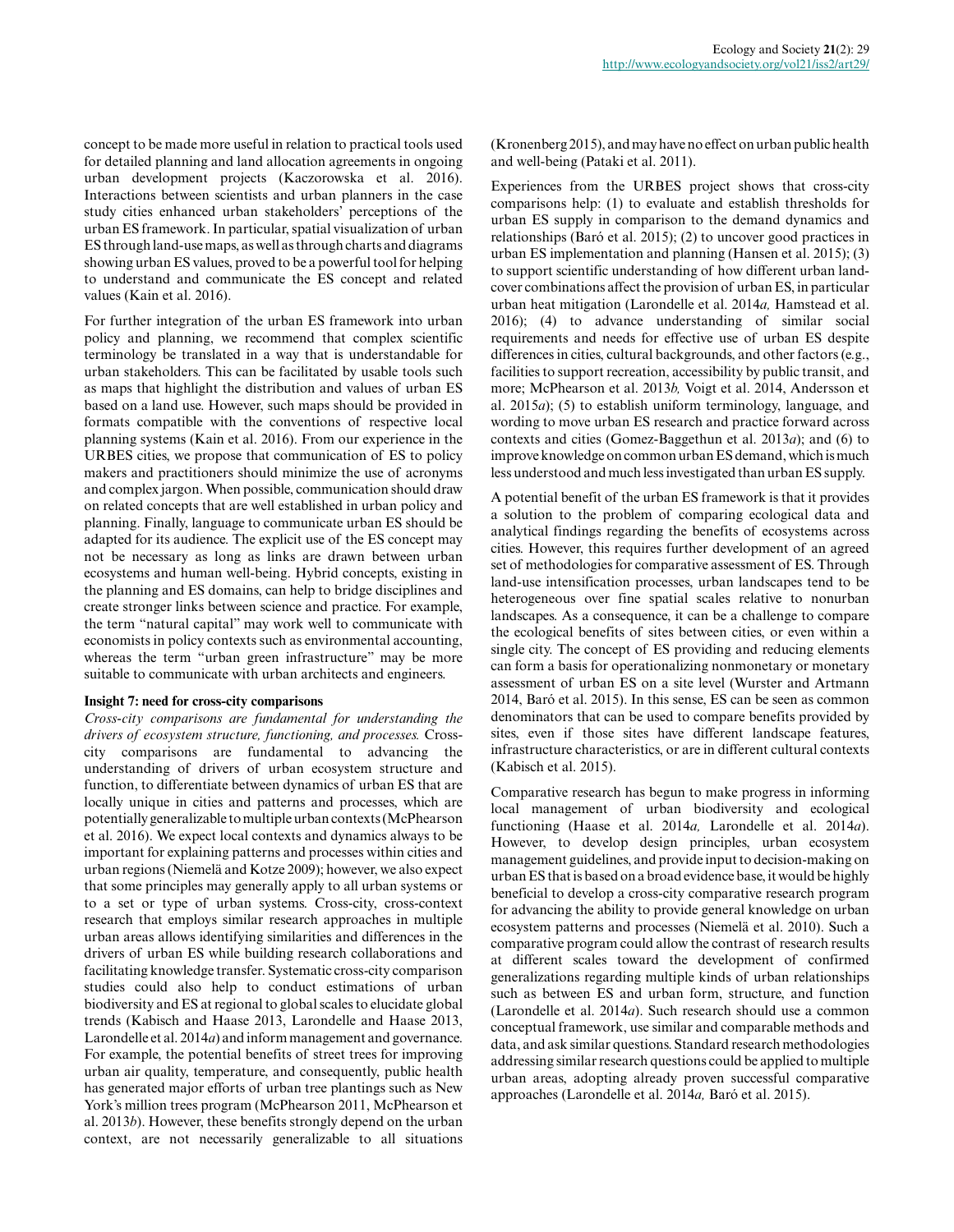# **CONCLUSION: ENABLING COMMENSURABILITY OR A TOWER OF BABEL?**

As fundamentally built on value pluralism, the concept of urban ES can provide an inclusive platform for discursive governance, cocreation of knowledge, and stakeholder involvement in the elicitation of urban ES values. The ES framework can provide a common language through which scholars, policy makers, and practitioners in interdisciplinary fields can bring together knowledge from different contexts and disciplinary domains. The ES framework holds the potential to conceive of cities and their hinterlands as interconnected ES landscapes in which many ES are comanaged (Andersson et al. 2015*b*). Different kinds of approaches are needed to measure and value ES for this purpose. However, as findings from the URBES project indicate, it can be challenging to apply multiple methods and link diverse approaches through the larger theoretical framework, and even more so to communicate this information in formats that can be readily used by decision makers and planners. As new efforts to develop green infrastructure and nature-based solutions for urban sustainability and resilience in cities continue to emerge, urban ES can be a way to capture different values of nature in cities for cities, their citizens, and the variety of stakeholders within and beyond city boundaries. Building bridges to overcome the various gaps, inconsistencies, and incommensurability associated with the study of urban ES are of particular importance for future research.

Incompatible theoretical frameworks, methods, and research traditions, as well as insufficient data, can inhibit integration of crucial knowledge. For example, although we recognize biodiversity as a key issue fundamental to the establishment of the urban ES concept and its operationalization, we struggle with the integration and inclusion of actual biodiversity research. To overcome this knowledge gap, we need to define and analytically relate to biodiversity in new ways that connect more directly to urban ES, e.g., through functional traits.

In addition, spatial associations such as those between potential supply and demand are understudied in urban ES assessments. They could offer a direct hands-on tool for urban planning and design at all scales, and promote collaborative approaches. Socialecological interpretation of landscape ecology, urban morphology, and socioeconomic patterns has not yet reached the full integration needed to address ES, and will need to expand further to include technical and infrastructure dimensions of urban ES production (McPhearson et al. 2016).

Future research should continue to develop methods for integrated assessment and valuation of urban ES from both natural and social sciences. This is particularly important for cultural urban ES valuation in which plurality of values is most prominent, offering a promising avenue to capture their societal importance and actively engage urban stakeholders. By necessity, this means that urban ES researchers should make stronger connections to social science as well as to the planning and governance communities.

Multicity and cross-scale comparisons are essential to the development of the general theories of urban ES. Multiple valuation methods are needed to address the multiple perspectives of urban green space value. Testing these multiple methods in a

similar way in different cities may allow a generalizable understanding of how values for different types of urban green spaces vary across cities.

Finally, urban ES frameworks have great potential to serve as a bridge between science and policy in the context of urban planning and environmental governance. Knowledge translation and coproduction mediation processes and tools need to be created in a systematic way based on a transdisciplinary ground. Particular attention should be given to the multiplicity of stakeholder backgrounds, perceptions, expectations, and application contexts. The appropriate level of complexity of scientific knowledge that is introduced into planning and governance processes depends on local circumstances. Successful applications require tailoring the scientific processes to fit social and political processes and address scale and boundary mismatches.

# *Responses to this article can be read online at:* [http://www.ecologyandsociety.org/issues/responses.](http://www.ecologyandsociety.org/issues/responses.php/8445) [php/8445](http://www.ecologyandsociety.org/issues/responses.php/8445)

# **Acknowledgments:**

*This research was funded by the ERA-Net BiodivERsA as part of the URBES project (2011–2014), and the national funding bodies contributing to the ERANET fund.*

# **LITERATURE CITED**

Andersson, E., S. Barthel, and K. Ahrné. 2007. Measuring socialecological dynamics behind the generation of ecosystem services. *Ecological Applications* 17(5):1267-1278. [http://dx.doi.](http://dx.doi.org/10.1890/06-1116.1) [org/10.1890/06-1116.1](http://dx.doi.org/10.1890/06-1116.1)

Andersson, E., S. Barthel, S. Borgström, J. Colding, T. Elmqvist, C. Folke, and Å. Gren. 2014. Reconnecting cities to the biosphere: stewardship of green infrastructure and urban ecosystem services. *Ambio* 43(4):445-453. [http://dx.doi.org/10.1007/s13280-014-0506](http://dx.doi.org/10.1007/s13280-014-0506-y) [y](http://dx.doi.org/10.1007/s13280-014-0506-y) 

Andersson, E., and Ö. Bodin. 2009. Practical tool for landscape planning? An empirical investigation of network based models of habitat fragmentation. *Ecography* 32(1):123-132. [http://dx.doi.](http://dx.doi.org/10.1111/j.1600-0587.2008.05435.x) [org/10.1111/j.1600-0587.2008.05435.x](http://dx.doi.org/10.1111/j.1600-0587.2008.05435.x)

Andersson, E., T. McPhearson, P. Kremer, E. Gomez-Baggethun, D. Haase, M. Tuvendal, and D. Wurster. 2015*a.* Scale and context dependence of ecosystem service providing units. *Ecosystem Services* 12:157-164. <http://dx.doi.org/10.1016/j.ecoser.2014.08.001>

Andersson, E., M. Tengö, T. McPhearson, and P. Kremer. 2015*b.* Cultural ecosystem services as a gateway for improving urban sustainability. *Ecosystem Services* 12:165-168. [http://dx.doi.](http://dx.doi.org/10.1016/j.ecoser.2014.08.002) [org/10.1016/j.ecoser.2014.08.002](http://dx.doi.org/10.1016/j.ecoser.2014.08.002)

Baró, F., L. Chaparro, E. Gómez-Baggethun, J. Langemeyer, D. J. Nowak, and J. Terradas. 2014. Contribution of ecosystem services to air quality and climate change mitigation policies: the case of urban forests in Barcelona, Spain. *Ambio* 43(4):466-479. <http://dx.doi.org/10.1007/s13280-014-0507-x>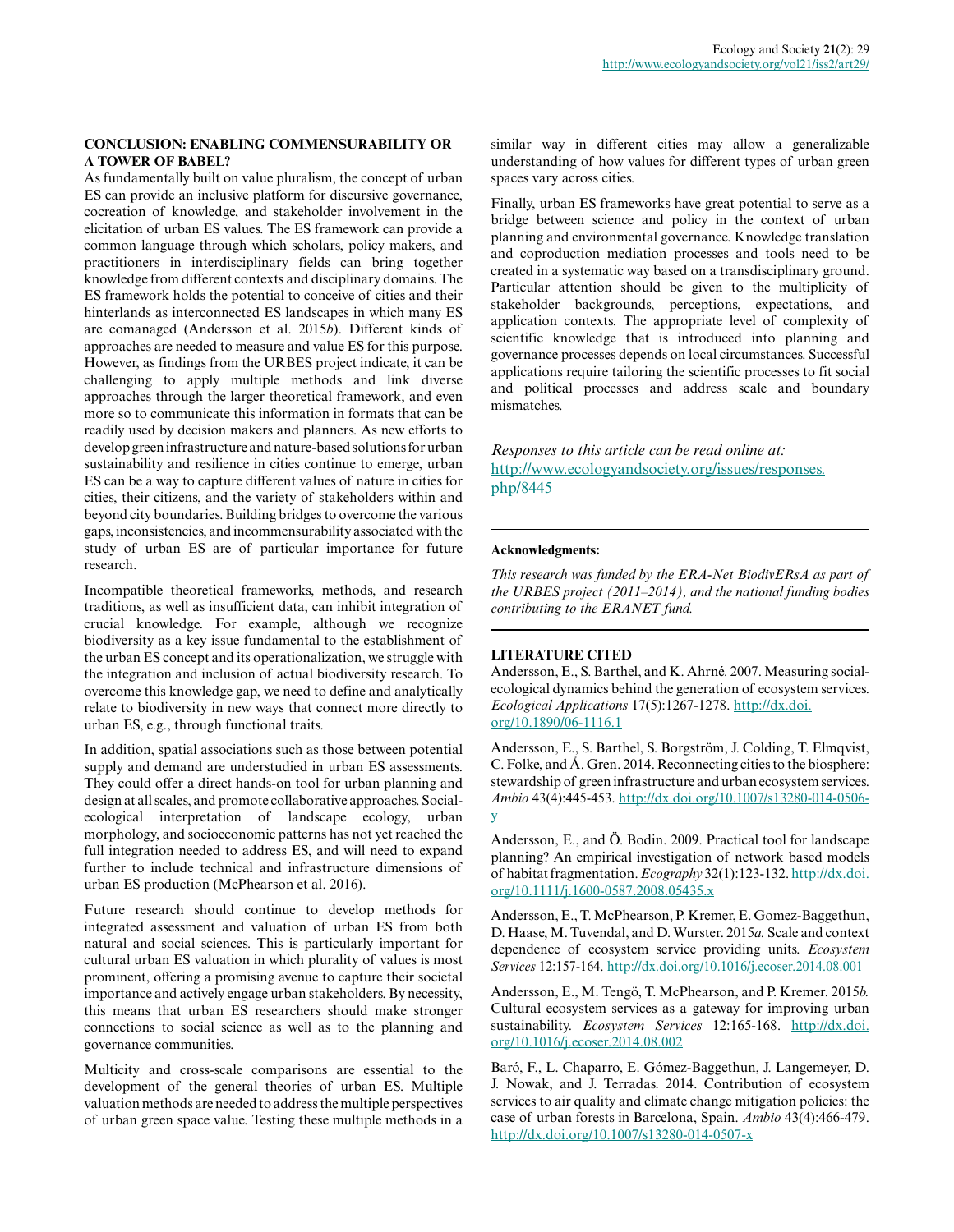Baró, F., D. Haase, E. Gómez-Baggethun, and N. Frantzeskaki. 2015. Mismatches between ecosystem services supply and demand in urban areas: a quantitative assessment in five European cities. *Ecological Indicators* 55:146-158. [http://dx.doi.](http://dx.doi.org/10.1016/j.ecolind.2015.03.013) [org/10.1016/j.ecolind.2015.03.013](http://dx.doi.org/10.1016/j.ecolind.2015.03.013) 

Bertram, C., and K. Rehdanz. 2015*a.* Preferences for cultural urban ecosystem services: comparing attitudes, perception, and use. *Ecosystem Services* 12:187-199. [http://dx.doi.org/10.1016/j.](http://dx.doi.org/10.1016/j.ecoser.2014.12.011) [ecoser.2014.12.011](http://dx.doi.org/10.1016/j.ecoser.2014.12.011) 

Bertram, C., and K. Rehdanz. 2015*b.* The role of urban green space for human well-being. *Ecological Economics* 120:139-152. <http://dx.doi.org/10.1016/j.ecolecon.2015.10.013>

Borgström, S. T., T. Elmqvist, P. Angelstam, and C. Alfsen-Norodom. 2006. Scale mismatches in management of urban landscapes. *Ecology and Society* 11(2):16. [online] URL: [http://](http://www.ecologyandsociety.org/vol11/iss2/art16/) [www.ecologyandsociety.org/vol11/iss2/art16/](http://www.ecologyandsociety.org/vol11/iss2/art16/)

Braaker, S., J. Ghazoul, M. K. Obrist, and M. Moretti. 2014. Habitat connectivity shapes urban arthropod communities: the key role of green roofs. *Ecology* 95(4):1010-1021. [http://dx.doi.](http://dx.doi.org/10.1890/13-0705.1) [org/10.1890/13-0705.1](http://dx.doi.org/10.1890/13-0705.1)

Buchel, S., and N. Frantzeskaki. 2015. Citizens' voice: a case study about perceived ecosystem services by urban park users in Rotterdam, The Netherlands. *Ecosystem Servcies* 12:169-177. <http://dx.doi.org/10.1016/j.ecoser.2014.11.014>

Campbell, A. J., J. C. Biesmeijer, V. Varma, and F. L. Wäckers. 2012. Realising multiple ecosystem services based on the response of three beneficial insect groups to floral traits and trait diversity. *Basic and Applied Ecology* 13(4):363-370. [http://dx.doi.](http://dx.doi.org/10.1016/j.baae.2012.04.003) [org/10.1016/j.baae.2012.04.003](http://dx.doi.org/10.1016/j.baae.2012.04.003)

Camps-Calvet, M., J. Langemeyer, L. Calvet-Mir, and E. Gómez-Baggethun. 2016. Ecosystem services provided by urban gardens in Barcelona, Spain: insights for policy and planning. *Environmental Science and Policy, in press.* [http://dx.doi.](http://dx.doi.org/10.1016/j.envsci.2016.01.007) [org/10.1016/j.envsci.2016.01.007](http://dx.doi.org/10.1016/j.envsci.2016.01.007) 

Cardinale, B. J., J. E. Duffy, A. Gonzalez, D. U. Hooper, C. Perrings, P. Venail, A. Narwani, G. M. Mace, D. Tilman, D. A. Wardle, A. P. Kinzig, G. C. Daily, M. Loreau, J. B. Grace, A. Larigauderie, D. S. Srivastava, and S. Naeem. 2012. Biodiversity loss and its impact on humanity. *Nature* 486(7401):59-67. [http://](http://dx.doi.org/10.1038/nature11148) [dx.doi.org/10.1038/nature11148](http://dx.doi.org/10.1038/nature11148) 

Chan, K. M. A., T. Satterfield, and J. Goldstein. 2012. Rethinking ecosystem services to better address and navigate cultural values. *Ecological Economics* 74:8-18. [http://dx.doi.org/10.1016/j.](http://dx.doi.org/10.1016/j.ecolecon.2011.11.011) [ecolecon.2011.11.011](http://dx.doi.org/10.1016/j.ecolecon.2011.11.011) 

Colding, J., and S. Barthel. 2013. The potential of "Urban Green Commons" in the resilience building of cities. *Ecological Economics* 86:156-166. <http://dx.doi.org/10.1016/j.ecolecon.2012.10.016>

Cumming, G. S., D. H. M. Cumming, and C. L. Redman. 2006. Scale mismatches in social-ecological systems: causes, consequences, and solutions. *Ecology And Society* 11(1):14. [online] URL: [http://www.ecologyandsociety.org/vol11/iss1/](http://www.ecologyandsociety.org/vol11/iss1/art14/) [art14/](http://www.ecologyandsociety.org/vol11/iss1/art14/)

Czajkowski, M., and N. Hanley. 2009. Using labels to investigate scope effects in stated preference methods. *Environmental and Resource Economics* 44(4):521. [http://dx.doi.org/10.1007/s10640-009-9299-](http://dx.doi.org/10.1007/s10640-009-9299-z) Dendoncker, N., H. Keune, S. Jacobs, and E. Gómez-Baggethun. 2013. Inclusive ecosystem services valuation. Pages 3-12 *in* S. Jacobs, N. Dendoncker, and H. Keune, editors. *Ecosystem services: global issues, local practices.* Elsevier, Amsterdam, The Netherlands. <http://dx.doi.org/10.1016/b978-0-12-419964-4.00001-9>

Elmqvist, T., M. Fragkias, J. Goodness, B. Güneralp, P. Marcotullio, R. I. McDonald, S. Parnell, M. Schewenius, M. Sendstad, K. C. Seto, and C. Wilkinson, editors. 2013. *Urbanization, biodiversity and ecosystem services: challenges and opportunities: a global assessment.* Springer, Dordrecht, The Netherlands.<http://dx.doi.org/10.1007/978-94-007-7088-1>

Elmqvist, T., H. Setälä, S. N. Handel, S. van der Ploeg, J. Aronson, J. N. Blignaut, E. Gómez-Baggethun, D. J. Nowak, J. Kronenberg, and R. de Groot. 2015. Benefits of restoring ecosystem services in urban areas. *Current Opinion in Environmental Sustainability* 14:101-108.<http://dx.doi.org/10.1016/j.cosust.2015.05.001>

Folke, C., Å. Jansson, J. Larsson, and R. Costanza. 1997. Ecosystem appropriation by cities. *Ambio* 26(3):167-172. [online] URL:<http://www.jstor.org/stable/4314576>

Frantzeskaki, N., and N. Tillie. 2014. The dynamics of urban ecosystem governance in Rotterdam, The Netherlands. *Ambio* 43 (4):542-555. <http://dx.doi.org/10.1007/s13280-014-0512-0>

Giergiczny, M., and J. Kronenberg. 2014. From valuation to governance: using choice experiment to value street trees. *Ambio* 43(4):492-501. <http://dx.doi.org/10.1007/s13280-014-0516-9>

Gómez-Baggethun, E., and D. N. Barton. 2013. Classifying and valuing ecosystem services for urban planning. *Ecological Economics* 86:235-245. <http://dx.doi.org/10.1016/j.ecolecon.2012.08.019>

Gomez-Baggethun, E., Å. Gren, D. N. Barton, T. McPhearson, P. O'Farrell, E. Andersson, Z. Hampstead, and P. Kremer. 2013*a.* Urban ecosystem services. Pages 175-251 *in* T. Elmqvist, M. Fragkias, J. Goodness, B. Güneralp, P. J. Marcotullio, R. I. McDonald, S. Parnell, M. Schewenius, M. Sendstad, K. C. Seto, and C. Wilkinson, editors. *Urbanization, biodiversity and ecosystem services: challenges and opportunities: a global assessment.* Springer, Dordrecht, The Netherlands. [http://dx.doi.](http://dx.doi.org/10.1007/978-94-007-7088-1_11) [org/10.1007/978-94-007-7088-1\\_11](http://dx.doi.org/10.1007/978-94-007-7088-1_11)

Gómez-Baggethun, E., and E. Kelemen. 2008. Linking institutional change and the flows of ecosystem services. Case studies from Spain and Hungary. Pages 118-145 *in* T. Kluvánková-Oravská, V. Chobotova, J. Jílková, and P. Sauer, editors. *Institutional analysis of sustainability problems: emerging theories and methods in sustainability research.* Nakladatelství a vydavatelství litomyšlského semináre, Prague, Czech Republic.

Gómez-Baggethun, E., E. Kelemen, B. Martín-López, I. Palomo, and C. Montes. 2013*b.* Scale misfit in ecosystem service governance as a source of environmental conflict. *Society and Natural Resources* 26(10):1202-1216. [http://dx.doi.](http://dx.doi.org/10.1080/08941920.2013.820817) [org/10.1080/08941920.2013.820817](http://dx.doi.org/10.1080/08941920.2013.820817)

Haase, D., N. Frantzeskaki, and T. Elmqvist. 2014*a.* Ecosystem services in urban landscapes: practical applications and governance implications. *Ambio* 43(4):407-412. [http://dx.doi.](http://dx.doi.org/10.1007/s13280-014-0503-1) [org/10.1007/s13280-014-0503-1](http://dx.doi.org/10.1007/s13280-014-0503-1)

Haase, D., N. Larondelle, E. Andersson, M. Artmann, S. Borgström, J. Breuste, E. Gomez-Baggethun, Å. Gren, Z.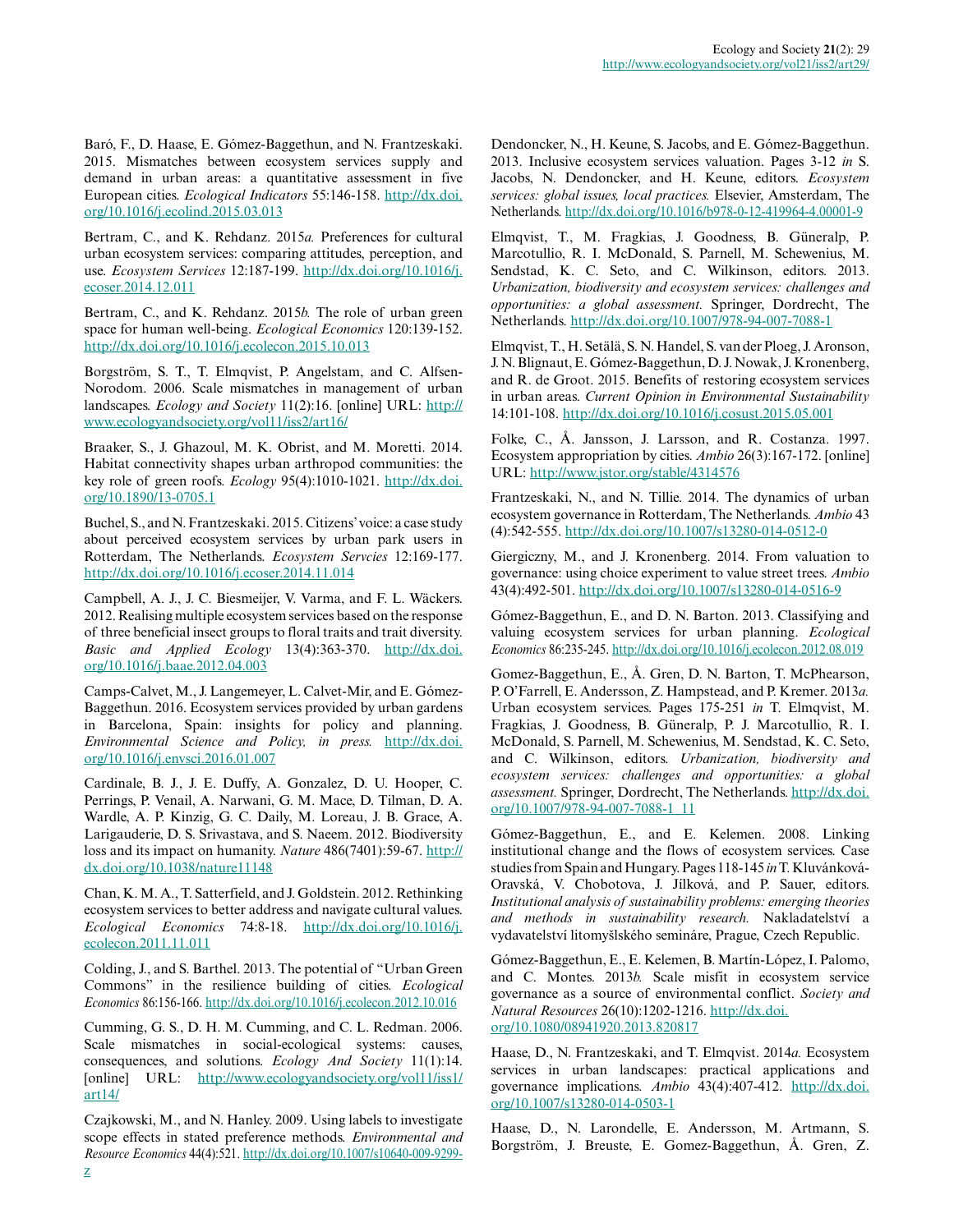Hamstead, R. Hansen, N. Kabisch, P. Kremer, J. Langemeyer, E. L. Rall, T. McPhearson, S. Pauleit, S. Qureshi, N. Schwarz, A. Voigt, D. Wurster, and T. Elmqvist. 2014*b.* A quantitative review of urban ecosystem service assessments: concepts, models, and implementation. *Ambio* 43(4):413-433. [http://dx.doi.org/10.1007/](http://dx.doi.org/10.1007/s13280-014-0504-0) [s13280-014-0504-0](http://dx.doi.org/10.1007/s13280-014-0504-0) 

Hamstead, Z. A., P. Kremer, N. Larondelle, T. McPhearson, and D. Haase. 2016. Classification of the heterogeneous structure of urban landscapes (STURLA) as an indicator of landscape function applied to surface temperature in New York City. *Ecological Indicators, in press.* [http://dx.doi.org/10.1016/j.](http://dx.doi.org/10.1016/j.ecolind.2015.10.014) [ecolind.2015.10.014](http://dx.doi.org/10.1016/j.ecolind.2015.10.014)

Hansen, R., N. Frantzeskaki, T. McPhearson, E. Rall, N. Kabisch, A. Kaczorowska, J.-H. Kain, M. Artmann, and S. Pauleit. 2015. The uptake of the ecosystem services concept in planning discourses of European and American cities. *Ecosystem Services* 12:228-246. <http://dx.doi.org/10.1016/j.ecoser.2014.11.013>

Hansen, R., and S. Pauleit. 2014. From multifunctionality to multiple ecosystem services? A conceptual framework for multifunctionality in green infrastructure planning for urban areas. *Ambio* 43(4):516-529.<http://dx.doi.org/10.1007/s13280-014-0510-2>

Harrison, P. A., P. M. Berry, G. Simpson, J. R. Haslett, M. Blicharska, M. Bucur, R. Dunford, B. Egoh, M. Garcia-Llorente, N. Geamănă, W. Geertsema, E. Lommelen, L. Meiresonne, and F. Turkelboom. 2014. Linkages between biodiversity attributes and ecosystem services: a systematic review. *Ecosystem Services* 9:191-203. <http://dx.doi.org/10.1016/j.ecoser.2014.05.006>

Jacobsen, J. B., J. H. Boiesen, B. J. Thorsen, and N. Strange. 2008. What's in a name? The use of quantitative measures versus 'Iconised' species when valuing biodiversity. *Environmental and Resource Economics* 39(3):247-263. [http://dx.doi.org/10.1007/](http://dx.doi.org/10.1007/s10640-007-9107-6) [s10640-007-9107-6](http://dx.doi.org/10.1007/s10640-007-9107-6) 

Kabisch, N. 2015. Ecosystem service implementation and governance challenges in urban green space planning—the case of Berlin, Germany. *Land Use Policy* 42:557-567. [http://dx.doi.](http://dx.doi.org/10.1016/j.landusepol.2014.09.005) [org/10.1016/j.landusepol.2014.09.005](http://dx.doi.org/10.1016/j.landusepol.2014.09.005) 

Kabisch, N., and D. Haase. 2013. Green spaces of European cities revisited for 1990–2006. *Landscape and Urban Planning* 110:113-122. <http://dx.doi.org/10.1016/j.landurbplan.2012.10.017>

Kabisch, N., S. Qureshi, and D. Haase. 2015. Humanenvironment interactions in urban green spaces — a systematic review of contemporary issues and prospects for future research. *Environmental Impact Assessment Review* 50:25-34. [http://dx.doi.](http://dx.doi.org/10.1016/j.eiar.2014.08.007) [org/10.1016/j.eiar.2014.08.007](http://dx.doi.org/10.1016/j.eiar.2014.08.007) 

Kaczorowska, A., J.-H. Kain, J. Kronenberg, and D. Haase. 2016. Ecosystem services in urban land use planning: integration challenges in complex urban settings—case of Stockholm. *Ecosystem Services, in press.* [http://dx.doi.org/10.1016/j.](http://dx.doi.org/10.1016/j.ecoser.2015.04.006) [ecoser.2015.04.006](http://dx.doi.org/10.1016/j.ecoser.2015.04.006) 

Kain, J.-H., N. Larondelle, D. Haase, and A. Kaczorowska. 2016. Exploring local consequences of two land-use alternatives for the supply of urban ecosystem services in Stockholm year 2050. *Ecological Indicators, in press.* [http://dx.doi.org/10.1016/j.](http://dx.doi.org/10.1016/j.ecolind.2016.02.062) [ecolind.2016.02.062](http://dx.doi.org/10.1016/j.ecolind.2016.02.062)

Krasny, M. E., and K. G. Tidball. 2012. Civic ecology: a pathway for Earth stewardship in cities. *Frontiers in Ecology and the Environment* 10(5):267-273.<http://dx.doi.org/10.1890/110230>

Kronenberg, J. 2014. Environmental impacts of the use of ecosystem services: case study of birdwatching. *Environmental Management* 54(3):617-630.<http://dx.doi.org/10.1007/s00267-014-0317-8>

Kronenberg, J. 2015. Why not to green a city? Institutional barriers to preserving urban ecosystem services. *Ecosystem Services* 12:218-227. <http://dx.doi.org/10.1016/j.ecoser.2014.07.002>

Langemeyer, J. 2015. *Urban ecosystem services: the value of green spaces in cities.* Stockholm University, Stockholm, Sweden.

Langemeyer, J., F. Baró, P. Roebeling, and E. Gómez-Baggethun. 2015. Contrasting values of cultural ecosystem services in urban areas: the case of park Montjuïc in Barcelona. *Ecosystem Services* 12:178-186.<http://dx.doi.org/10.1016/j.ecoser.2014.11.016>

Langemeyer, J., E. Gómez-Baggethun, D. Haase, S. Scheuer, and T. Elmqvist. 2016. Bridging the gap between ecosystem service assessments and land-use planning through Multi-Criteria Decision Analysis (MCDA). *Environmental Science and Policy, in press.* <http://dx.doi.org/10.1016/j.envsci.2016.02.013>

Larondelle, N., and D. Haase. 2013. Urban ecosystem services assessment along a rural-urban gradient: a cross-analysis of European cities. *Ecological Indicators* 29:179-190. [http://dx.doi.](http://dx.doi.org/10.1016/j.ecolind.2012.12.022) [org/10.1016/j.ecolind.2012.12.022](http://dx.doi.org/10.1016/j.ecolind.2012.12.022) 

Larondelle, N., D. Haase, and N. Kabisch. 2014*a.* Mapping the diversity of regulating ecosystem services in European cities. *Global Environmental Change* 26:119-129. [http://dx.doi.](http://dx.doi.org/10.1016/j.gloenvcha.2014.04.008) [org/10.1016/j.gloenvcha.2014.04.008](http://dx.doi.org/10.1016/j.gloenvcha.2014.04.008)

Larondelle, N., Z. A. Hamstead, P. Kremer, D. Haase, and T. McPhearson. 2014*b.* Applying a novel urban structure classification to compare the relationships of urban structure and surface temperature in Berlin and New York City. *Applied Geography* 53:427-437. <http://dx.doi.org/10.1016/j.apgeog.2014.07.004>

McPhearson, P. T. 2011. Toward a sustainable New York City: greening through urban forest restoration. Pages 181-204 *in* M. I. Slavin, editor. *Sustainability in America's cities: creating the green metropolis.* Island Press and Center for Resource Economics, Washington, D.C., USA. [http://dx.doi.](http://dx.doi.org/10.5822/978-1-61091-028-6_9) [org/10.5822/978-1-61091-028-6\\_9](http://dx.doi.org/10.5822/978-1-61091-028-6_9) 

McPhearson, T., E. Andersson, T. Elmqvist, and N. Frantzeskaki. 2015. Resilience of and through urban ecosystem services. *Ecosystem Services* 12:152-156. [http://dx.doi.org/10.1016/j.](http://dx.doi.org/10.1016/j.ecoser.2014.07.012) [ecoser.2014.07.012](http://dx.doi.org/10.1016/j.ecoser.2014.07.012) 

McPhearson, T., Z. A. Hamstead, and P. Kremer. 2014. Urban ecosystem services for resilience planning and management in New York City. *Ambio* 43(4):502-515. [http://dx.doi.org/10.1007/](http://dx.doi.org/10.1007/s13280-014-0509-8) [s13280-014-0509-8](http://dx.doi.org/10.1007/s13280-014-0509-8) 

McPhearson, T., P. Kremer, and Z. A. Hamstead. 2013*a.* Mapping ecosystem services in New York City: applying a social-ecological approach in urban vacant land. *Ecosystem Services* 5:11-26. <http://dx.doi.org/10.1016/j.ecoser.2013.06.005>

McPhearson, T., D. Maddox, B. Gunther, and D. Bragdon. 2013*b.* Local assessment of New York City: biodiversity, green space,